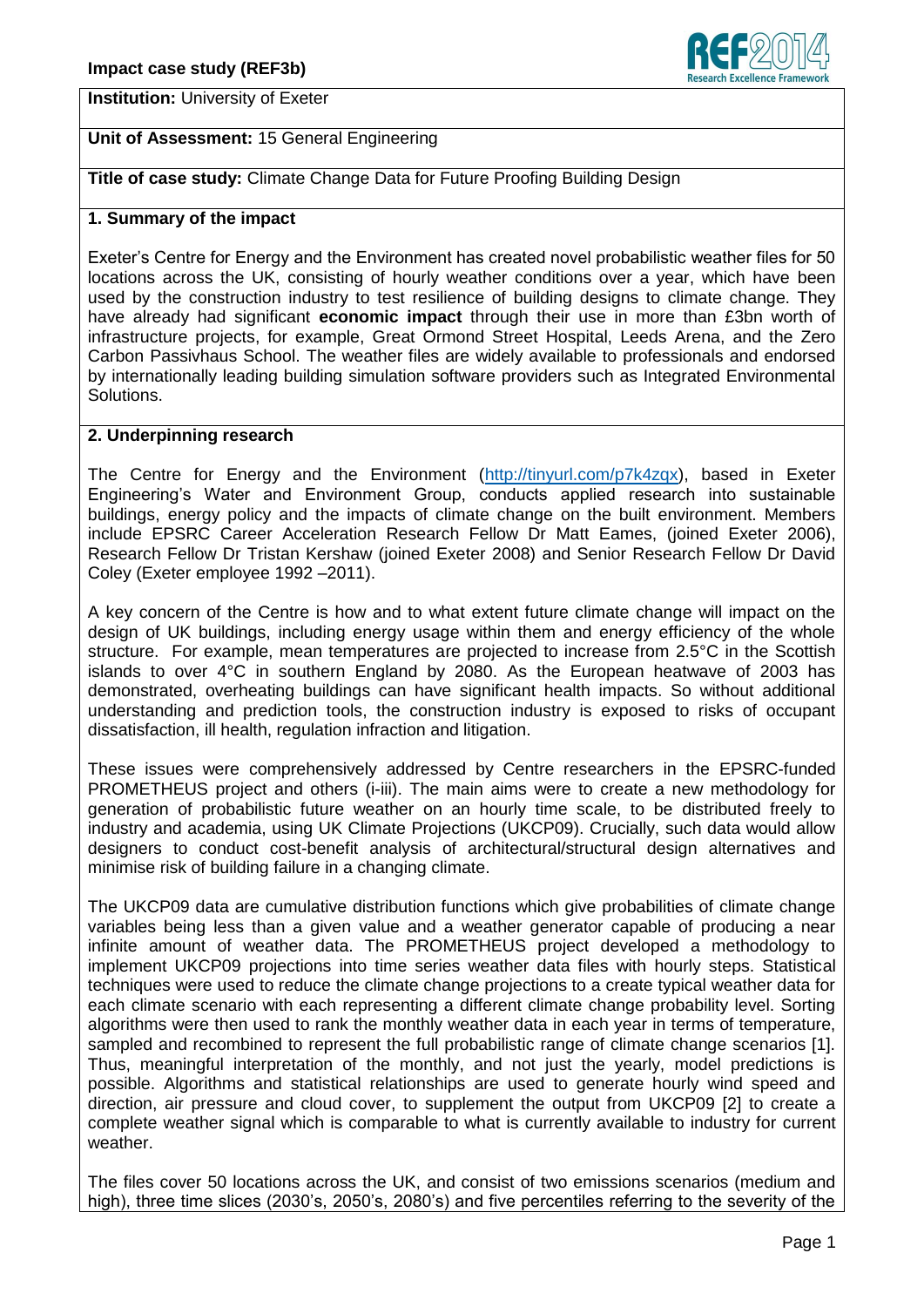

potential climate change (10%, 33%, 50%, 66%, 90%). As such they are compatible with most building simulation software and are available in \*.epw ('energy plus weather' format).

The new methodology produced data which can be used for building simulations [1] as per previous weather projection data. Key predicted weather variables such as wind speed and air pressure, were found to be consistent with UKCP09 projections and are crucial to building simulation [1, 2]. Discretising weather into representative subsets (5 per emissions scenario, time slice, and location) meant that the data was of more use to industry practitioners, whilst still capturing the full distribution of climate change [3]. The study also demonstrated that the current practice of using only 14 locations is inadequate to represent local climate, crucial for simulation accuracy [4].

# **3. References to the research**

- 1. Eames M, Kershaw T, Coley D. (2011) On the creation of future probabilistic design weather years from UKCP09, *Building Services Engineering Research & Technology*, **32**, 2, 127-142, DOI:10.1177/0143624410379934. \*\*
- 2. Kershaw T, Eames M, Coley D. (2011) Assessing the risk of climate change for buildings: A comparison between multi-year and probabilistic reference year simulations, *Building and Environment*, **46**, no. 6, pages 1303-1308, DOI:10.1016/j.buildenv.2010.12.018.
- 3. Eames M, Kershaw T, Coley D. (2011) The creation of wind speed and direction data for the use in probabilistic future weather files, *Building Services Engineering Research and Technology*, **32**, pages 143-158, article no. 2, DOI:10.1177/0143624410381624.\*\*
- 4. Eames M, Kershaw T, Coley D. (2011) The appropriate spatial resolution of future weather files for building simulation, *Journal of Building Performance Simulation*, **5**, 6, pages 1-12, DOI:10.1080/19401493.2011.608133. \*\*
- \*\* Papers that best indicate quality of underpinning research

# Research Grants

- i. Eames, M (PI). "*The development of an early stage thermal model to protect against*  uncertainty and morbidity in buildings under predicted climate change". EPSRC £456,058. 1<sup>st</sup> of July 2011-30<sup>th</sup> June 2016. [EP/J002380/1]
- ii. Kershaw, T. (CoI) (UMBRELLA: FP7) '*Development and validation of new 'processes and business models' for the next generation of performance based energy-efficient buildings*  integrating new services.' European Commission £75,502.  $1<sup>st</sup>$  of September 2012 –  $31<sup>st</sup>$ August 2015.
- iii. Coley, D. (PI) "*The Use of Probabilistic Climate Data to Future-Proof Design Decisions in the Buildings Sector*" EPSRC £516,044, 1<sup>st</sup> July 2008 - 30 June 2011, [EP/F038305/1]

# **4. Details of the impact**

The probabilistic hourly weather files for over 40 locations across the UK, across three time slices (2030's, 2050's and 2080's) and two emissions scenarios (medium and high), addressed the critical lack in accuracy and resolution that building designers faced in simulating building thermal behaviour. Such simulation has previously relied only on historical weather data, which is clearly unsatisfactory given the significant expected changes in UK climate. These data have enabled the construction industry to design new and formulate retrofit of existing buildings which perform satisfactorily and meet building regulations under a changed climate. The weather files are in .epw format in order to be compatible with most building performance software.

The weather files to date have been used in over 70 commercial construction projects and downloaded over 500 times by industrial designers and academics from the project website (http://centres.exeter.ac.uk/cee/prometheus/downloads). The weather files have been cited in the UK Government's **2011** Low Carbon Action Plan Response as being used in the design process of more than £3bn worth of building projects [a], including Britain's first zero-carbon school, an eco-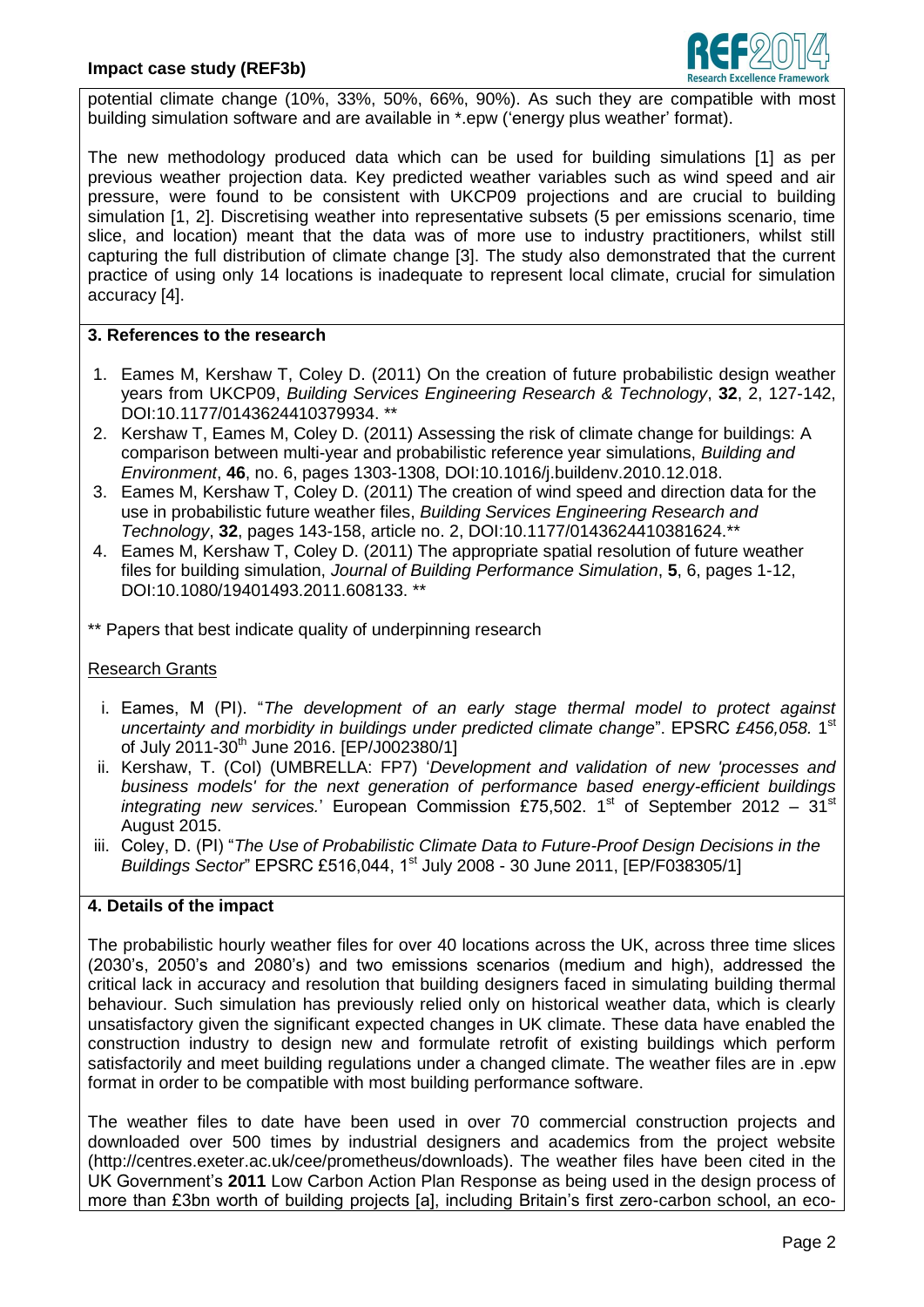

town, and 40 out of 48 of the climate change adaptation projects funded by the Technology Strategy Board's Design for Future Climate competition including, North West Cambridge urban expansion, Admiral Insurance Headquarters, London Bridge Station Redevelopment, the Cooperative head office and more [b].

Jacobs Engineering, with annual revenues exceeding \$11bn and a key stakeholder engaged with the PROMETHEUS project, comments

*"The new weather data provided were readily useable in the TAS modelling tools already being*  used in thermal simulations. The use of the new data generally indicated that thermal comfort *objectives for the buildings would be challenged by future climate conditions and this is something we would like to give further consideration to."* [b]

Great Ormond Street Hospital (GOSH) London was built in the early  $20<sup>th</sup>C$ , is nearing the end of its useable life and is hence being extended in four phases for completion in 2025. The PROMETHEUS weather files have been used to assess the climate change risk of the GOSH Phase 2B as acknowledged in the **2012** WSP Ltd Report for the Technology Strategy Board and GOSH [c]. The building design consultants AECOM have also used the PROMETHEUS weather files to develop a **2011** climate change adaptation strategy for the London School of Hygiene and Tropical Medicine, Keppel Street Building and are cited in the Climate Change Adaptation Strategy [d]. The risks to the building and its users were identified as overheating, localised flooding from excess surface water runoff and water conservation, with overheating identified as the most significant.

Buro Happold was commissioned to develop the energy strategy and the design of a number of buildings within the Master-plan of the University of Salford. This provided distinct opportunities for examining climate change adaptation measures at both a site master-planning and a building scale. The **2013** climate change adaptation study and the sustainable design measures were developed using PROMETHEUS weather files [e].

The weather files have also been used in the design process of the £60m 13,500 capacity Leeds Arena (started in **2009**) [b], specifically designed to 'set the benchmark' for sustainable arenas of the future with rainwater harvesting and air source heat pumps. Due to the high density of occupants, heat waves may present an issue and thus adaption strategies were considered such as increasing wall insulation and solar reflectivity of the roof to reduce heat transfer into the building. Cumulatively these recommendations added another 4.5% to the overall cost. Studies using the climate weather files showed that the strategies would eliminate any periods in which the internal temperature exceeded 28ºC, or to only 2.6% of occupied hours using the upper climate change scenario.

The Government announced its ambition in the **2008** budget that new domestic buildings should be zero carbon from 2016. The Department for Children, Schools and Families established the Zero Carbon Task Force to develop a strategy for zero carbon school buildings, to make recommendations on its implementation, and oversee exemplar projects such as the Montgomery School Exeter [f]. Montgomery School, with a capacity of 420 pupils, is the UK's first zero-carbon school based on Passivhaus. The PROMETHEUS weather files were used throughout the design process. The project totalled over £9m and the school will exist in its current form until 2080. Studies using the files highlighted the factors that needed most attention during any value engineering [f].

The files are now (since **2011**) included within Integrated Environmental Solution's (IES) 'Virtual Environment', the world leading simulation software for future proofing buildings [g]. They have also been incorporated into Sefaira concept software [h], a cloud based building design tool with several thousand users across more than 200 architecture firms worldwide. As IES state:

*"To be truly sustainable, a building needs to last in excess of 100 years, and current design regulations and sustainability rating systems only require you to design against weather data that*